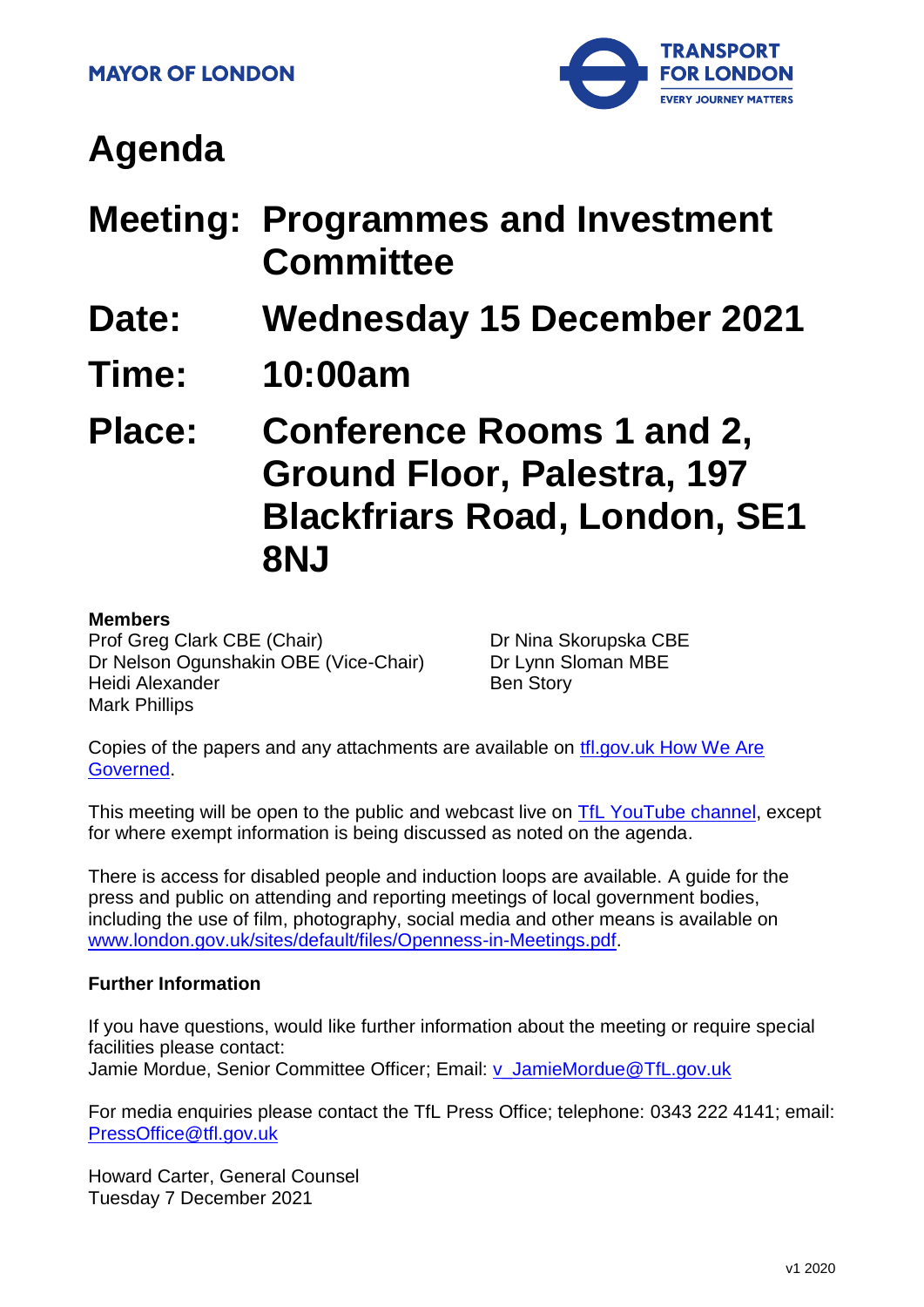# **Agenda Programmes and Investment Committee Wednesday 15 December 2021**

### **1 Apologies for Absence and Chair's Announcements**

### **2 Declarations of Interests**

General Counsel

**Members are reminded that any interests in a matter under discussion must be declared at the start of the meeting, or at the commencement of the item of business.**

**Members must not take part in any discussion or decision on such a matter and, depending on the nature of the interest, may be asked to leave the room during the discussion.**

**3 Minutes of the Meeting of the Committee held on 13 October 2021** (Pages 1 - 14)

General Counsel

**The Committee is asked to approve the minutes of the meeting of the Committee held on 13 October 2021 and authorise the Chair to sign them.**

#### **4 Matters Arising and Actions List** (Pages 15 - 20)

General Counsel

**The Committee is asked to note the updated actions list.**

**5 Use of Delegated Authority**

(Pages 21 - 24)

General Counsel

**The Committee is asked to note the paper.**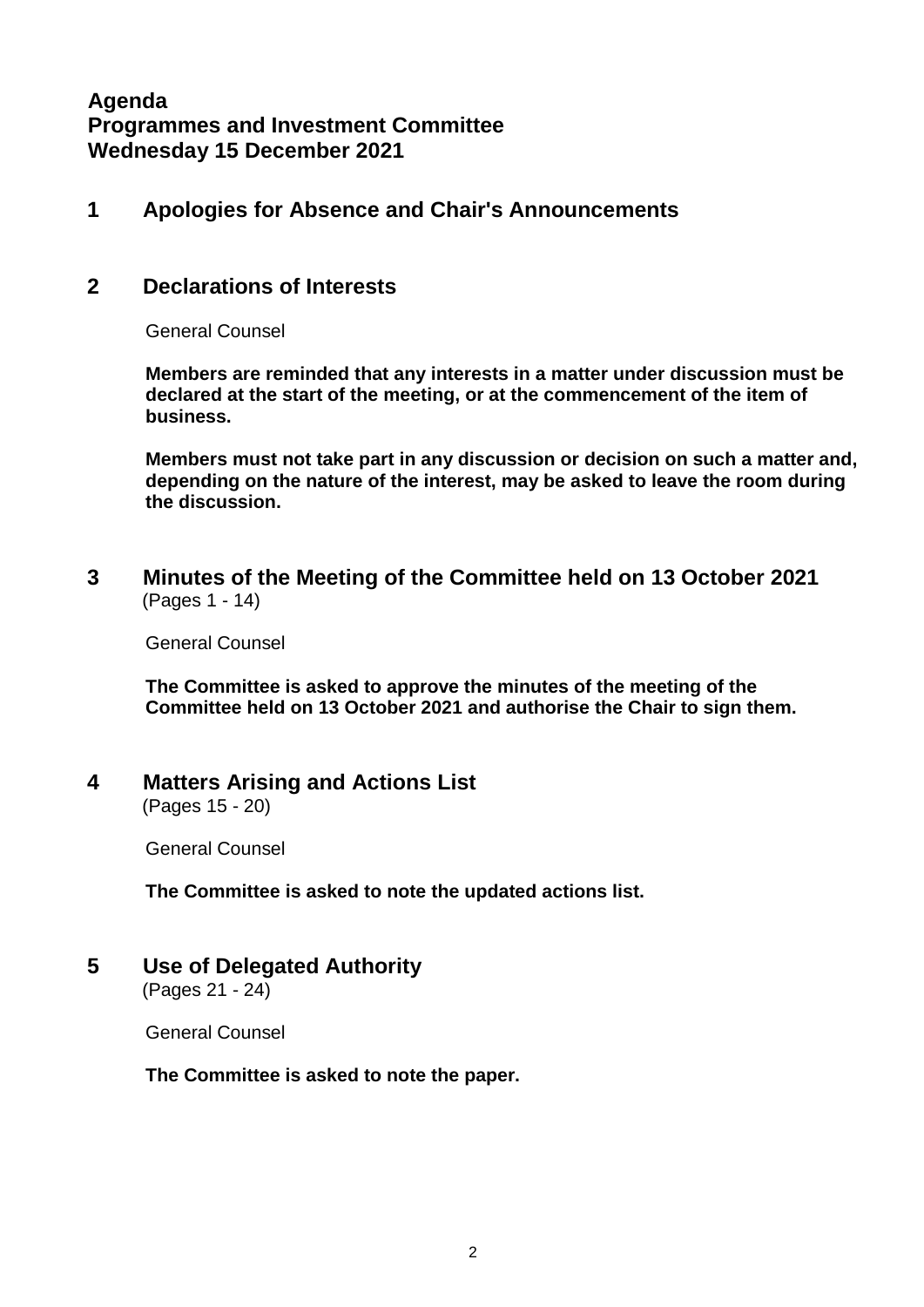# **6 Investment Programme Report - Quarter 3 2021/22**

(Pages 25 - 100)

Director Major Projects and Managing Directors Surface Transport, and London Underground and TfL Engineering

**The Committee is asked to note the paper and exempt supplemental information in Part 2 of the agenda.**

# **7 Independent Investment Programme Advisory Group Quarterly Report**

(Pages 101 - 106)

General Counsel

**The Committee is asked to note the Independent Investment Programme Advisory Group's Quarterly Report, the Management Responses and exempt supplemental information in Part 2 of the agenda.**

### **8 TfL Project Assurance Update**

(Pages 107 - 112)

General Counsel

**The Committee is asked to note the paper and exempt supplemental information in Part 2 of the agenda.**

# **9 Barking Riverside Extension**

(Pages 113 - 120)

Director Major Projects

**The Committee is asked to note the paper and exempt supplemental information in Part 2 of the agenda and approve additional Authorities.**

# **10 London Underground Fleet Heavy Overhaul, Fleet and Engineering Vehicles Programmes**

(Pages 121 - 152)

Managing Director London Underground and TfL Engineering

**The Committee is asked to note the paper and approve additional Authorities.**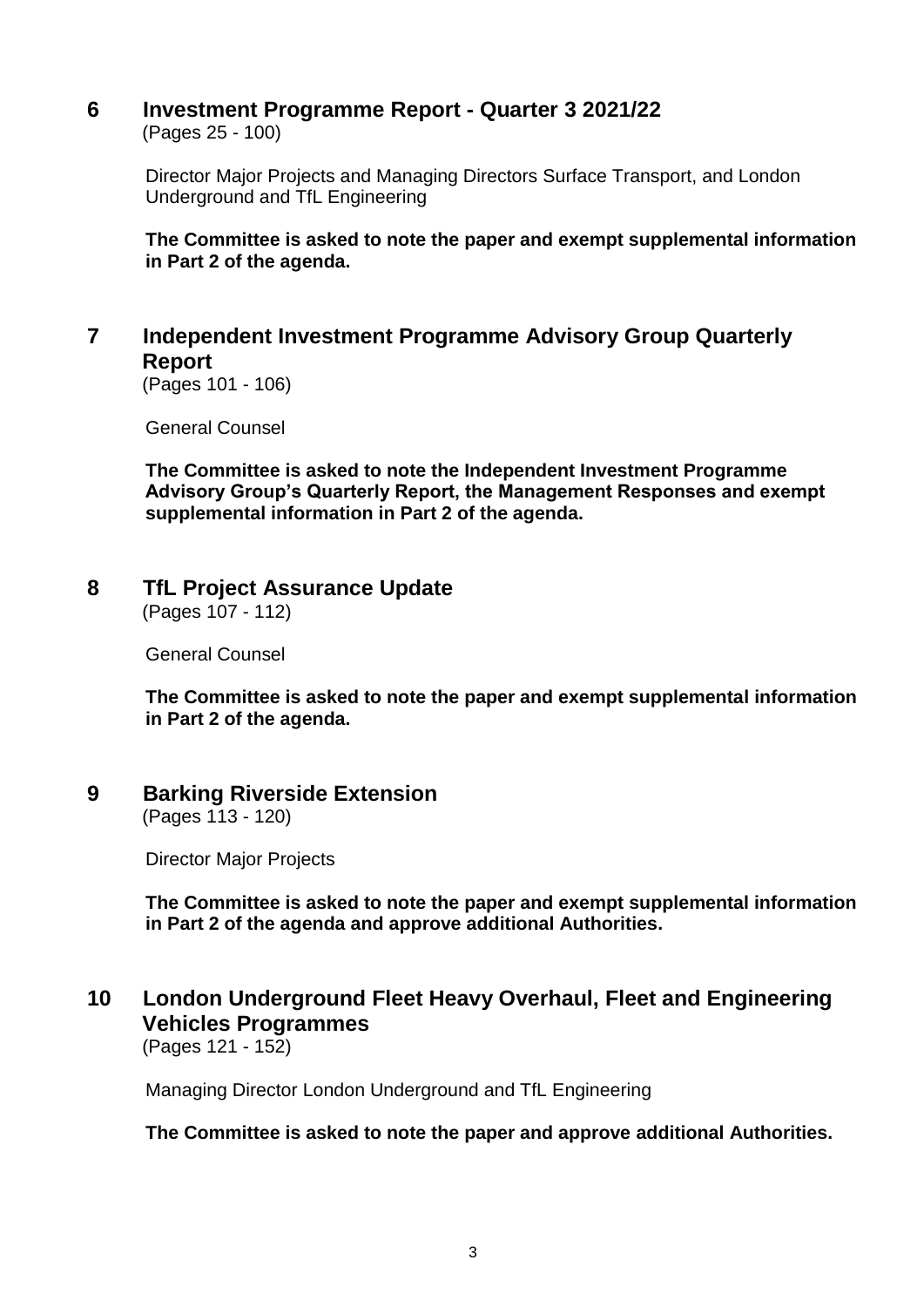**11 London Underground Railway System Enhancements Programme** (Pages 153 - 170)

Director Major Projects

**The Committee is asked to note the paper and approve a reduction in Authority.**

**12 London Underground Lifts and Escalators Programme** (Pages 171 - 182)

Managing Director London Underground and TfL Engineering

**The Committee is asked to note the paper and exempt supplemental information in Part 2 of the agenda and approve additional Authorities.**

#### **13 Members' Suggestions for Future Discussion Items** (Pages 183 - 186)

General Counsel

**The Committee is asked to note the forward plan and is invited to raise any suggestions for future discussion items for the forward plan and for informal briefings.**

**14 Any Other Business the Chair Considers Urgent**

**The Chair will state the reason for urgency of any item taken.**

### **15 Date of Next Meeting**

Wednesday 2 March 2022 at 10am

### **16 Exclusion of the Press and Public**

**The Committee is recommended to agree to exclude the press and public from the meeting, in accordance with paragraph 3 of Schedule 12A to the Local Government Act 1972 (as amended), in order to consider the following items of business.**